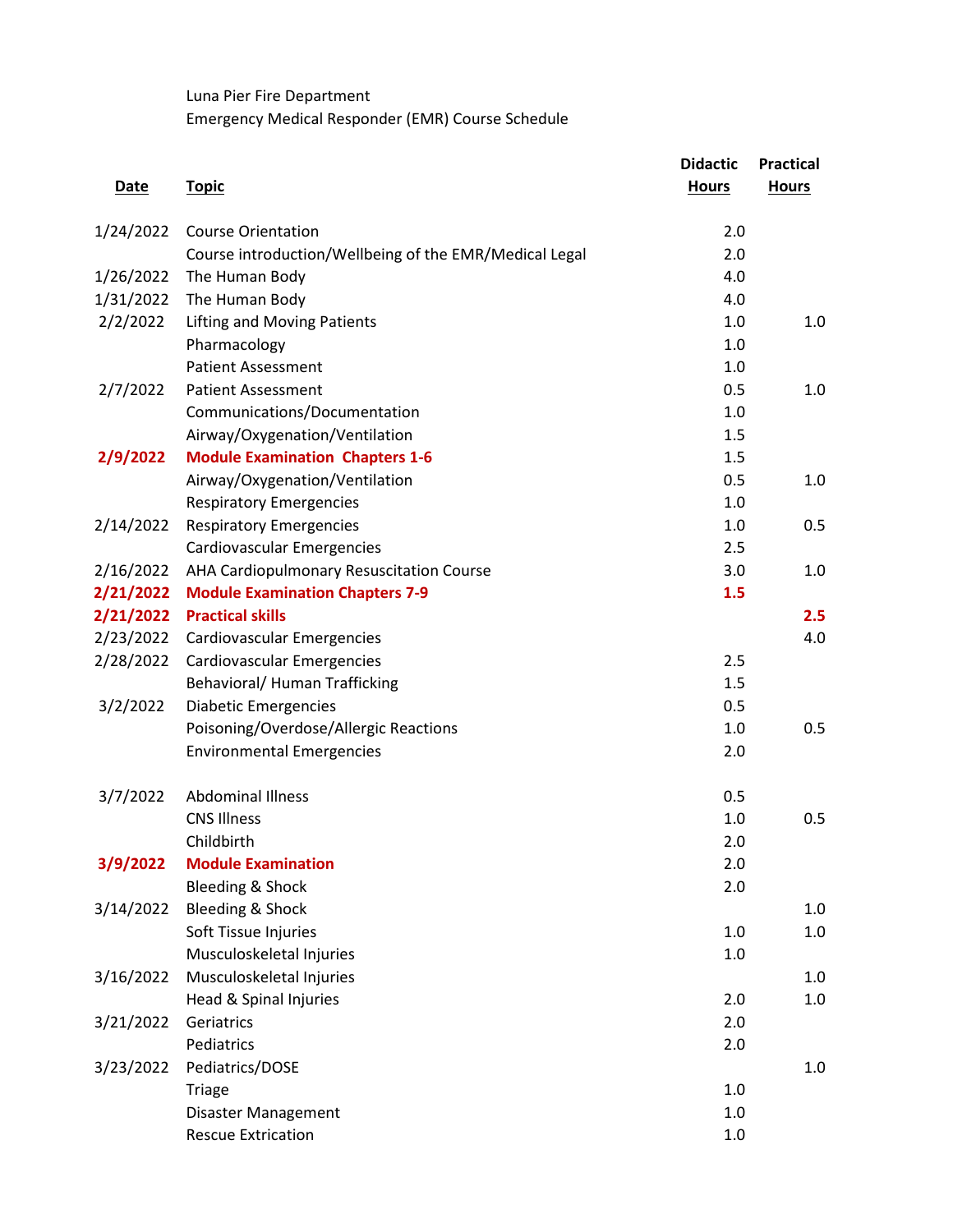| 3/28/2022 Hazardous Material Management          | 4.0  |      |
|--------------------------------------------------|------|------|
| 3/30/2022 Final Didactic & Practical skills      | 2.0  | 2.0  |
| 4/2/2022 Final Practical Examination (If needed) |      | 8.0  |
| <b>Total course hours</b>                        | 61.0 | 27.0 |